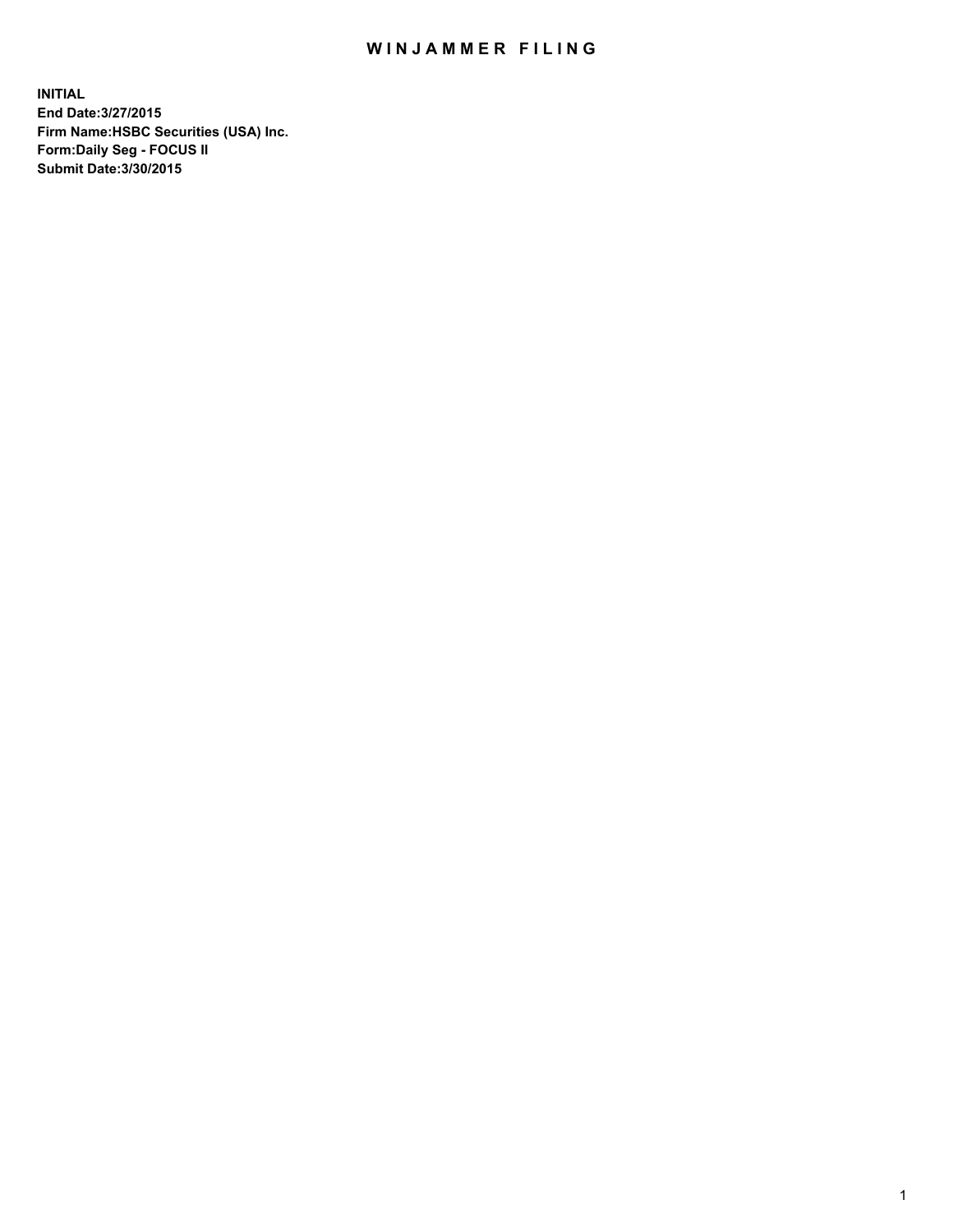## **INITIAL End Date:3/27/2015 Firm Name:HSBC Securities (USA) Inc. Form:Daily Seg - FOCUS II Submit Date:3/30/2015 Daily Segregation - Cover Page**

| Name of Company<br><b>Contact Name</b><br><b>Contact Phone Number</b><br><b>Contact Email Address</b>                                                                                                                                                                                                                          | <b>HSBC Securities (USA) Inc.</b><br><b>Steven Richardson</b><br>212-525-6445<br>steven.richardson@us.hsbc.com |
|--------------------------------------------------------------------------------------------------------------------------------------------------------------------------------------------------------------------------------------------------------------------------------------------------------------------------------|----------------------------------------------------------------------------------------------------------------|
| FCM's Customer Segregated Funds Residual Interest Target (choose one):<br>a. Minimum dollar amount: ; or<br>b. Minimum percentage of customer segregated funds required:%; or<br>c. Dollar amount range between: and; or<br>d. Percentage range of customer segregated funds required between: % and %.                        | 50,000,000<br>0 <sub>0</sub><br>0 <sub>0</sub>                                                                 |
| FCM's Customer Secured Amount Funds Residual Interest Target (choose one):<br>a. Minimum dollar amount: ; or<br>b. Minimum percentage of customer secured funds required:%; or<br>c. Dollar amount range between: and; or<br>d. Percentage range of customer secured funds required between:% and%.                            | 10,000,000<br><u>0</u><br>0 <sub>0</sub><br>0 <sub>0</sub>                                                     |
| FCM's Cleared Swaps Customer Collateral Residual Interest Target (choose one):<br>a. Minimum dollar amount: ; or<br>b. Minimum percentage of cleared swaps customer collateral required:% ; or<br>c. Dollar amount range between: and; or<br>d. Percentage range of cleared swaps customer collateral required between:% and%. | 30,000,000<br>00<br><u>00</u>                                                                                  |

Attach supporting documents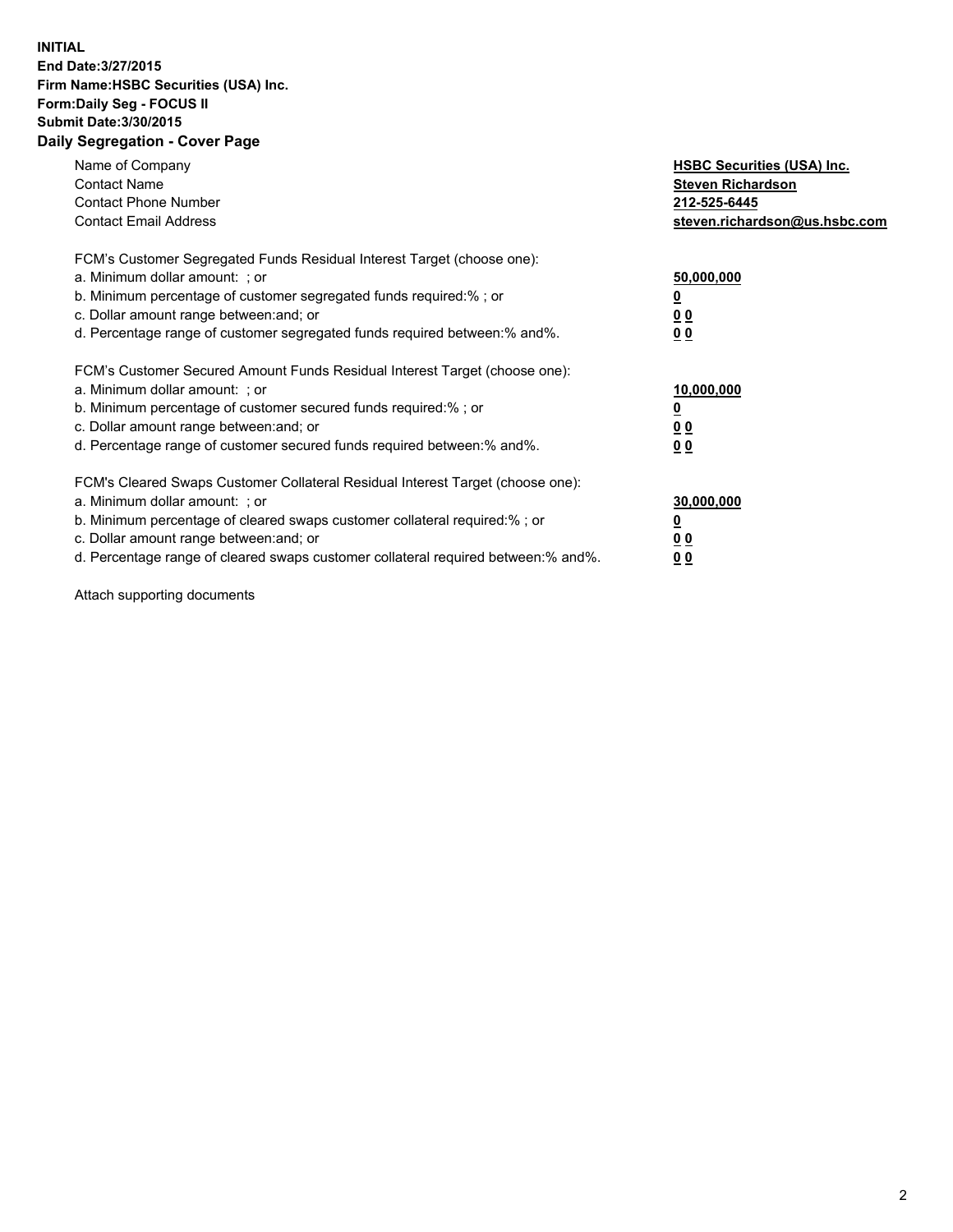**INITIAL End Date:3/27/2015 Firm Name:HSBC Securities (USA) Inc. Form:Daily Seg - FOCUS II Submit Date:3/30/2015 Daily Segregation - Secured Amounts**

Foreign Futures and Foreign Options Secured Amounts Amount required to be set aside pursuant to law, rule or regulation of a foreign government or a rule of a self-regulatory organization authorized thereunder **0** [7305] 1. Net ledger balance - Foreign Futures and Foreign Option Trading - All Customers A. Cash **128,636,365** [7315] B. Securities (at market) **29,751,795** [7317] 2. Net unrealized profit (loss) in open futures contracts traded on a foreign board of trade **5,003,282** [7325] 3. Exchange traded options a. Market value of open option contracts purchased on a foreign board of trade **0** [7335] b. Market value of open contracts granted (sold) on a foreign board of trade **0** [7337] 4. Net equity (deficit) (add lines 1. 2. and 3.) **163,391,442** [7345] 5. Account liquidating to a deficit and account with a debit balances - gross amount **152,072** [7351] Less: amount offset by customer owned securities **-123,810** [7352] **28,262** [7354] 6. Amount required to be set aside as the secured amount - Net Liquidating Equity Method (add lines 4 and 5) **163,419,704** [7355] 7. Greater of amount required to be set aside pursuant to foreign jurisdiction (above) or line 6. **163,419,704** [7360] FUNDS DEPOSITED IN SEPARATE REGULATION 30.7 ACCOUNTS 1. Cash in banks A. Banks located in the United States **63,212,147** [7500] B. Other banks qualified under Regulation 30.7 **0** [7520] **63,212,147** [7530] 2. Securities A. In safekeeping with banks located in the United States **74,751,795** [7540] B. In safekeeping with other banks qualified under Regulation 30.7 **0** [7560] **74,751,795** [7570] 3. Equities with registered futures commission merchants A. Cash **0** [7580] B. Securities **0** [7590] C. Unrealized gain (loss) on open futures contracts **0** [7600] D. Value of long option contracts **0** [7610] E. Value of short option contracts **0** [7615] **0** [7620] 4. Amounts held by clearing organizations of foreign boards of trade A. Cash **0** [7640] B. Securities **0** [7650] C. Amount due to (from) clearing organization - daily variation **0** [7660] D. Value of long option contracts **0** [7670] E. Value of short option contracts **0** [7675] **0** [7680] 5. Amounts held by members of foreign boards of trade A. Cash **66,312,014** [7700] B. Securities **0** [7710] C. Unrealized gain (loss) on open futures contracts **5,003,282** [7720] D. Value of long option contracts **0** [7730] E. Value of short option contracts **0** [7735] **71,315,296** [7740] 6. Amounts with other depositories designated by a foreign board of trade **0** [7760] 7. Segregated funds on hand **0** [7765] 8. Total funds in separate section 30.7 accounts **209,279,238** [7770] 9. Excess (deficiency) Set Aside for Secured Amount (subtract line 7 Secured Statement Page 1 from Line 8) **45,859,534** [7380] 10. Management Target Amount for Excess funds in separate section 30.7 accounts **37,007,197** [7780] 11. Excess (deficiency) funds in separate 30.7 accounts over (under) Management Target **8,852,337** [7785]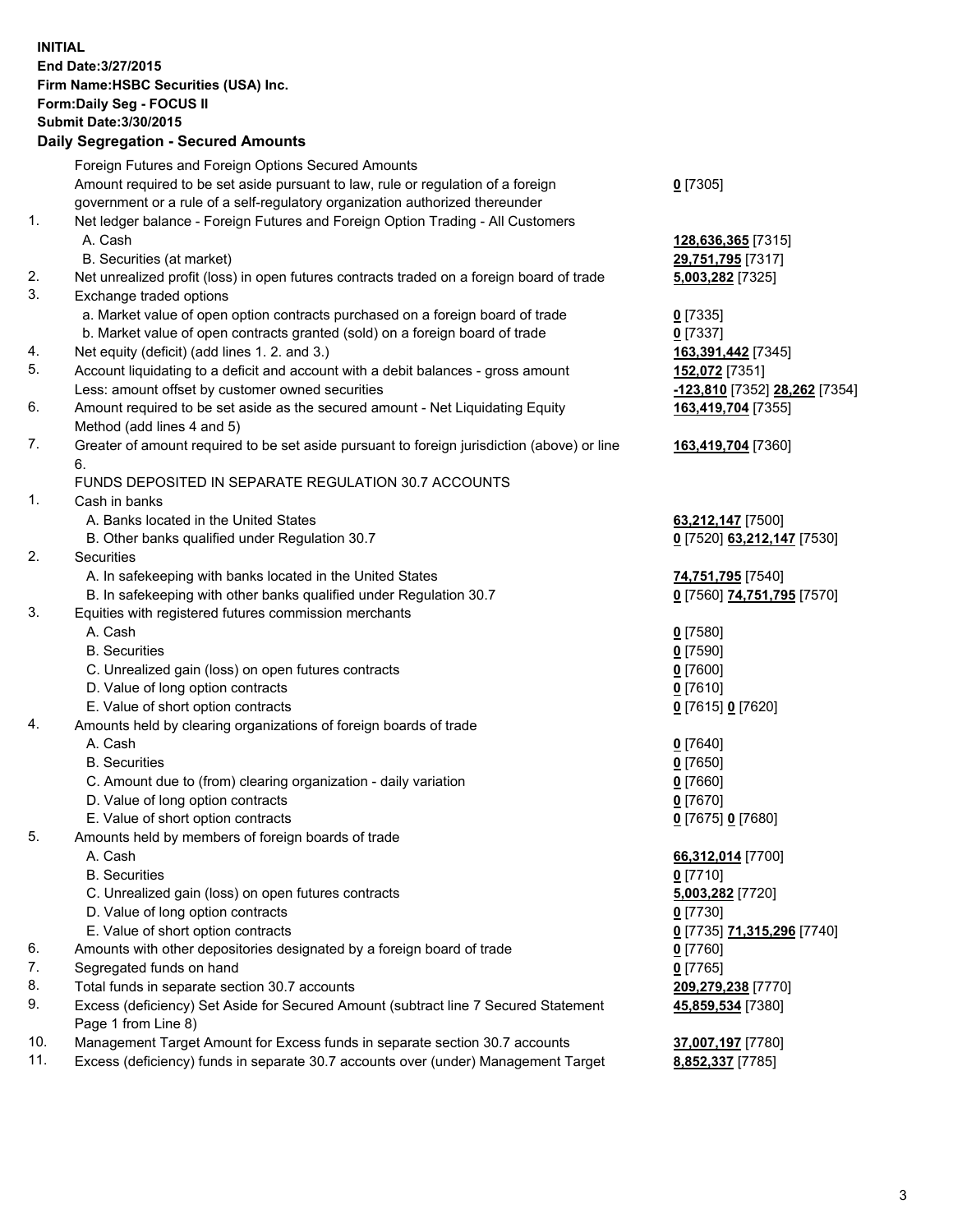| <b>INITIAL</b> | End Date: 3/27/2015<br>Firm Name: HSBC Securities (USA) Inc.<br>Form: Daily Seg - FOCUS II<br><b>Submit Date: 3/30/2015</b> |                            |
|----------------|-----------------------------------------------------------------------------------------------------------------------------|----------------------------|
|                | Daily Segregation - Segregation Statement                                                                                   |                            |
|                | SEGREGATION REQUIREMENTS(Section 4d(2) of the CEAct)                                                                        |                            |
| 1.             | Net ledger balance                                                                                                          |                            |
|                | A. Cash                                                                                                                     | 337, 371, 319 [7010]       |
|                | B. Securities (at market)                                                                                                   | 628,421,407 [7020]         |
| 2.             | Net unrealized profit (loss) in open futures contracts traded on a contract market                                          | $-3,226,325$ [7030]        |
| 3.             | Exchange traded options                                                                                                     |                            |
|                | A. Add market value of open option contracts purchased on a contract market                                                 | 280, 354, 767 [7032]       |
|                | B. Deduct market value of open option contracts granted (sold) on a contract market                                         | -8,988,655 [7033]          |
| 4.             | Net equity (deficit) (add lines 1, 2 and 3)                                                                                 | 1,233,932,513 [7040]       |
| 5.             | Accounts liquidating to a deficit and accounts with                                                                         |                            |
|                | debit balances - gross amount<br>Less: amount offset by customer securities                                                 | 1,998,611 [7045]           |
| 6.             | Amount required to be segregated (add lines 4 and 5)                                                                        | -1,998,611 [7047] 0 [7050] |
|                | FUNDS IN SEGREGATED ACCOUNTS                                                                                                | 1,233,932,513 [7060]       |
| 7.             | Deposited in segregated funds bank accounts                                                                                 |                            |
|                | A. Cash                                                                                                                     | 17,389,065 [7070]          |
|                | B. Securities representing investments of customers' funds (at market)                                                      | $0$ [7080]                 |
|                | C. Securities held for particular customers or option customers in lieu of cash (at                                         | 74,690,868 [7090]          |
|                | market)                                                                                                                     |                            |
| 8.             | Margins on deposit with derivatives clearing organizations of contract markets                                              |                            |
|                | A. Cash                                                                                                                     | 245,264,890 [7100]         |
|                | B. Securities representing investments of customers' funds (at market)                                                      | 115,232,194 [7110]         |
|                | C. Securities held for particular customers or option customers in lieu of cash (at                                         | 553,730,539 [7120]         |
|                | market)                                                                                                                     |                            |
| 9.             | Net settlement from (to) derivatives clearing organizations of contract markets                                             | 14,123,808 [7130]          |
| 10.            | Exchange traded options                                                                                                     |                            |
|                | A. Value of open long option contracts                                                                                      | 280, 354, 767 [7132]       |
|                | B. Value of open short option contracts                                                                                     | -8,988,655 [7133]          |
| 11.            | Net equities with other FCMs                                                                                                |                            |
|                | A. Net liquidating equity                                                                                                   | 37,947,081 [7140]          |
|                | B. Securities representing investments of customers' funds (at market)                                                      | 0 [7160]                   |
|                | C. Securities held for particular customers or option customers in lieu of cash (at                                         | $0$ [7170]                 |
|                | market)                                                                                                                     |                            |
| 12.            | Segregated funds on hand                                                                                                    | $0$ [7150]                 |
| 13.            | Total amount in segregation (add lines 7 through 12)                                                                        | 1,329,744,557 [7180]       |
| 14.            | Excess (deficiency) funds in segregation (subtract line 6 from line 13)                                                     | 95,812,044 [7190]          |
| 15.            | Management Target Amount for Excess funds in segregation                                                                    | 50,000,000 [7194]          |
| 16.            | Excess (deficiency) funds in segregation over (under) Management Target Amount                                              | 45,812,044 [7198]          |
|                | Excess                                                                                                                      |                            |